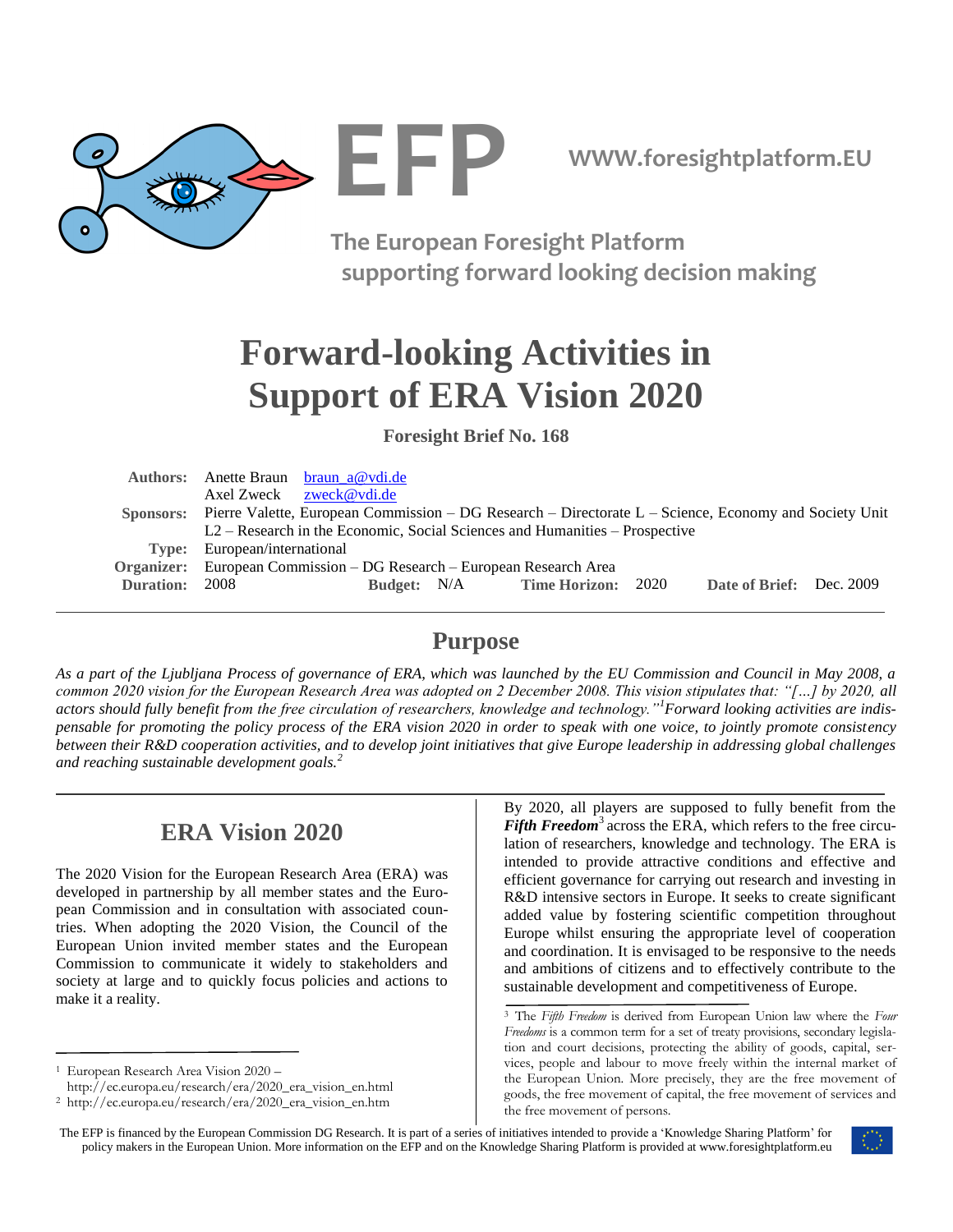The ERA Vision 2020 is predicated on the insight that good European governance must be based upon strategic forward thinking. This involves defining major societal challenges, underpinning the selection of themes in joint programming and helping to prioritise and focus research, thus laying the

## **Forward-looking Activities to Promote ERA**

The European Commission, following up on its commitment to help member states better coordinate their research efforts, organised a conference session on forward-looking activities in October 2009 that underpinned the ERA vision 2020.<sup>4</sup>

Experts, representatives of the public sector and directors of DG Research attempted to identify the needs in this field. The participants discussed how a continuous process of forward-looking and horizon scanning activities for ERA could be organised in the future, how to ensure that this approach would lead to a better support and further integration of national research policies in ERA, and what could be the drivers to determine potential "grand challenges" and joint programming priorities.

#### **Three-dimensional Strategy**

During the session, Anneli Pauili, the deputy Director-General of DG Research, reflected on the main principle guiding forwardlooking activities promoted by the EC, which is to combine three dimensions in these activities: ensuring that the abundance of information provided by experts is taken into consideration, involvement of stakeholders (researchers, companies, NGOs and public organisations), and involvement of relevant politicians to increase the likelihood of results being considered in policy-making.

### **Added Value through Joint Programming**

At European level, there exist various networks, tools and systems to follow up on forward-looking activities. Consensus is growing that European research policy needs to be based on more systematic, continuous, forward-looking and pan-European activities. It is particularly important that member states and associated countries combine their research efforts through "joint programming", which must not be content with simply finding the lowest common denominator but should rather strive to merge different perspectives and multiple visions of the future. Here is the clear link with the Lund declaration<sup>5</sup> that stipulates, "The identification of major challenges must groundwork for future-oriented strategic thinking. The ex-ante analysis of societal trends in the world and the European Union on the basis of scenarios and identifying potential breakthroughs ("wild cards") are all elements that allow decisionmakers to highlight their choices under a new perspective.

involve the relevant stakeholders, including European institutions, business, public sector, NGOs and the scientific community, and foresee the interaction with international partners."<sup>6</sup>

### **Tradition of Forward-looking Activities in the EU**

Forward-looking activities, whether reflexive or operational, qualitative or quantitative, participative or based on expert opinions, have a long tradition in the European Commission and in many national governments.

In the UK, the government has developed a future-oriented culture in all its departments. The Finnish case (Tekes) is exemplary in its stakeholder participation approach that is linked to Tekes" strategy process. Several other countries in Europe are also engaged in forward-looking activities, including the Swedish Foresight, the French "Futuris", "AGORA 2020" and "France 2025", the Danish "Research 2015" and the German "Foresight Process". These national initiatives range from technology-focussed and expertdriven activities to more socially oriented ones with broader stakeholder participation. They also vary in their objectives, from identifying strategically important technologies for the companies implanted in their countries to more general questions about the role of public authorities and the institutional and societal conditions for socioeconomic change.

# **Forward-looking Activities Support Innovation Policies**

In recent years, forward-looking activities have been used intensively to support impact assessment for climate action policies, and there have been unprecedented levels of employing such activities in day-to-day policy-making in many countries and in the EC. Within research and innovation policies, forward-looking activities have a corrective role (addressing deficiencies and systemic failures and policy lock-ins), a disruptive role (encouraging an emphasis on crisis or breakthrough events that can completely change the current status quo), a creative role (stimulating the conditions whereby new networks and structures can evolve and grow) and a more embedded role as an instrument of articulating, structuring and delivering research and innovation policy.

<sup>4</sup> http://ec.europa.eu/research/conferences/2009/era2009 /programme/programme\_22-10\_en.htm

<sup>5</sup> The Lund Declaration (SE), adopted on 9 July 2009 at the "New Worlds – New Solutions" conference, stipulates that the EU must identify the major challenges for which public and private research need to develop sustainable solutions.

<sup>6</sup> Interview with Anneli Pauili, the deputy Director-General of DG Research, Special Issue – Research EU – November 2009, http://ec.europa.eu/research/research-eu/era/article\_era40\_en.html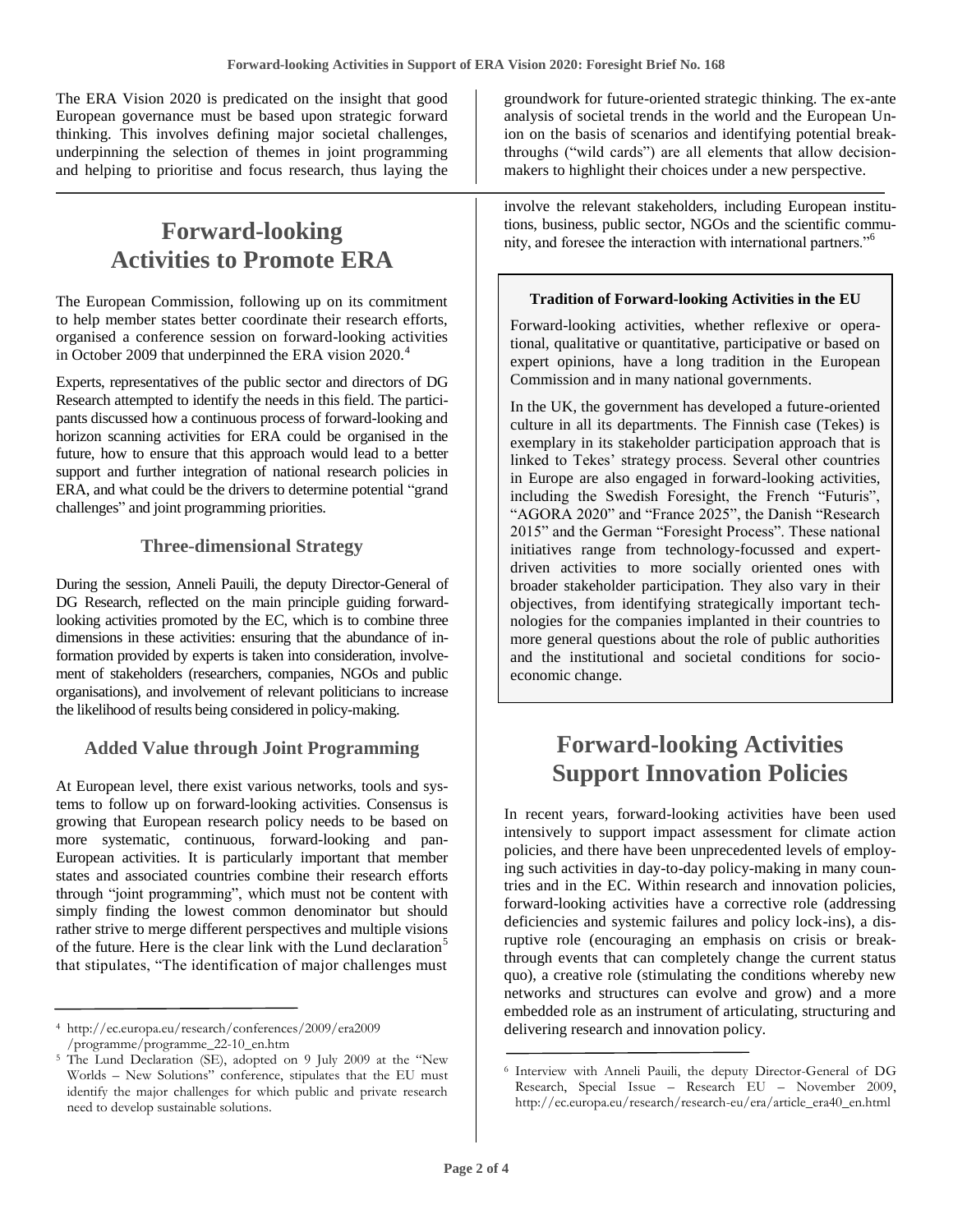#### **Barriers to Networking**

The major barriers to networking in the related fields and thus to the integration of national approaches of forward-looking activities are the uncertainty surrounding sufficient funding, the unnecessary rivalry among modelling teams for access to funds and the frequent lack of sufficient size, variety and multi-disciplinarity of modelling teams.

### **New Wave of Interest in Foresight**

The context of crisis and challenges has led to a new wave of interest in foresight, as alternative solutions and promising ways of moving forward are sought. Foresight has now become a pervasive activity at the institutional level to inform programme planning and to support structural change. Its role in EU Framework Programmes (FP) and ERA needs to be grounded in a greater involvement of stakeholders and users to encourage them to take ownership of the exercises. On the supply side, there is a need to maintain and extend the foresight community through support for research and community building activities and to help carry the results beyond their initial audience.

#### **Common Understanding of the Potential of Forward-looking Activities**

The ERA Conference 2009 resulted in a common understanding that forward-looking activities can be used in defining the future research activities, the annual work programmes, joint programming and international cooperation. In order to further shape the ERA vision 2020, forward-looking activities will have to

- help reinforce the governance culture by integrating the long-term perspective and giving more space to cross-cutting issues,
- help improve the quality and impact of European, na- $\bullet$ tional and regional research policies by comparing findings and methods and, consequently, by contributing to improved policy design and implementation at the European, national and regional level,
- support model development, human capital of modellers and long-lasting capacity and network of models, modellers and databases on a transnational basis.

To be successful, forward-looking activities need the commitment and involvement of the initiator.

# **Improving Foresight in Research and Policy**

#### **Better Networking and Sharing of Resources**

For the future of the European Research Area (institutional, organisational, methodological, etc.), networking and sharing of resources (data, mathematical methods, policy advice experience and skills) are very important, provided that the network has some degree of variety and stability over time.

Better coherence – which does not mean harmonisation or standardisation – among forward-looking exercises at various levels, better access to each other's knowledge, sharing and networking would support future decision-making. European forward-looking activities should not be limited to the aggregation of national forward-looking activities but should be set up as a truly European project, preferably putting together interoperable visions that can be exploited by decision-makers.

#### **Interoperable Visions: European Technology Platforms**

The forward looking approaches of some European Technology Platforms are good examples for such interoperable visions. The European Technology Platforms provide a framework for stakeholders, led by industry, to define research and development priorities, timeframes and action plans on a number of strategically important issues where achieving Europe's future growth, competitiveness and sustainability

objectives is dependent upon major research and technological advances in the medium to long-term. They play a key role in ensuring an adequate focus of research funding on areas with a high degree of industrial relevance, by covering the whole economic value chain and by mobilising public authorities at national and regional levels. As such, they are proving to be powerful actors in the development of European research policy, in particular in orienting the FP7 programs (including the "Cooperation Programme") to better meet the needs of industry.

#### **The Concept of Technology Platform**

"Technology Platform (TP) is a mechanism to bring together all interested stakeholders (public research, industry, financial institutions, users, regulatory authorities and policy-makers) *to develop a long term vision to address a specific challenge*, create a coherent, dynamic strategy to achieve that vision and steer the implementation of an action plan to deliver agreed programmes of activities and optimise the benefits for all parties." (Investing in Research: an Action Plan for Europe, COM (2003) 226, cited in Jurimae 2009)

The following are some examples of technology platforms with a forward-looking approach for 2030 and beyond:

- European Biofuels TP (EBTP)
- European Construction TP (ECTP),
- European Steel TP (ESTEP)
- Forest-based sector TP (FTP)  $\bullet$